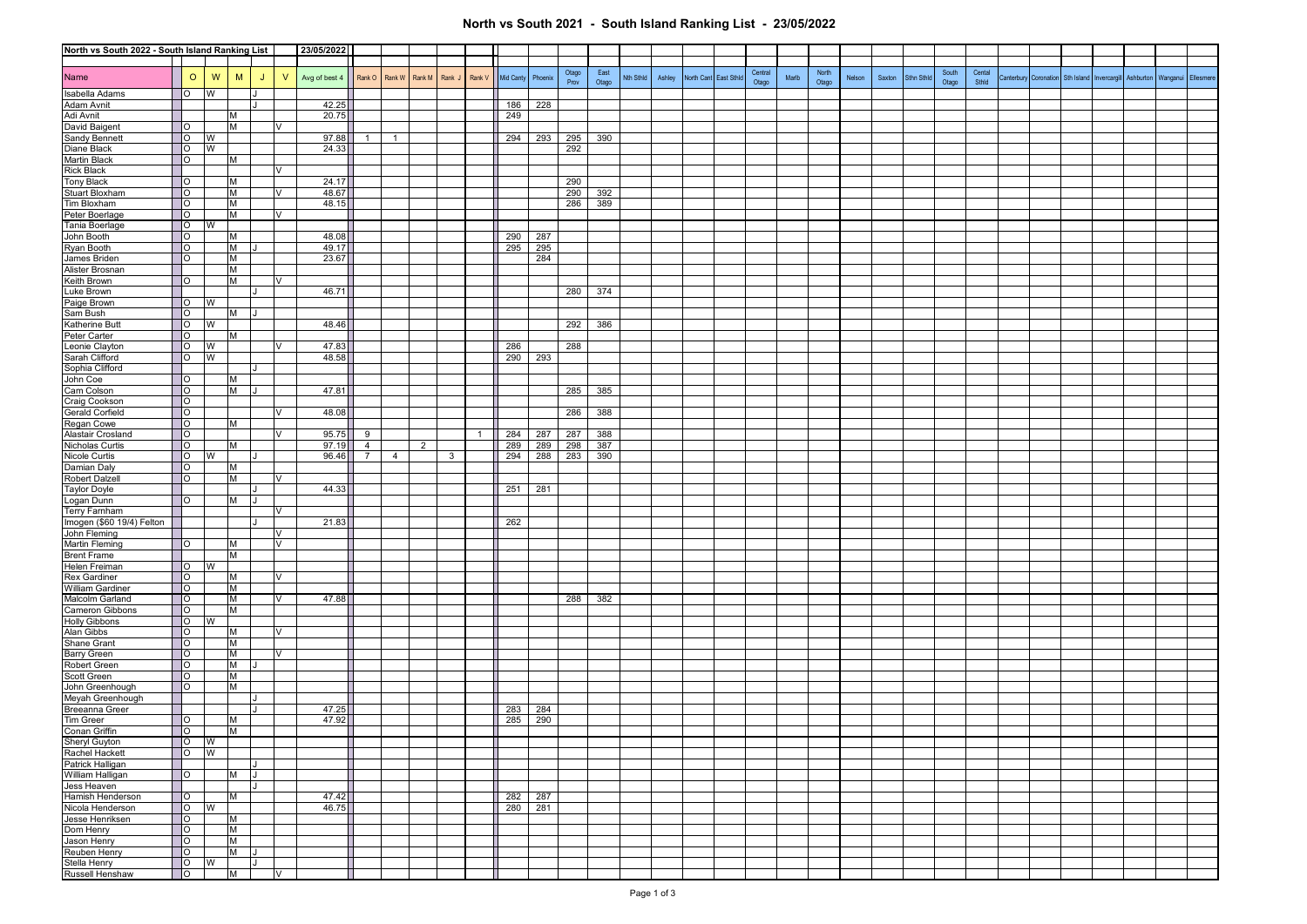## **North vs South 2021 - South Island Ranking List - 23/05/2022**

| North vs South 2022 - South Island Ranking List |                                  |         |   |        | 23/05/2022 |               |                |                |                |                |                |             |            |            |            |         |           |        |            |            |         |       |       |        |        |            |       |        |                       |            |              |           |                    |  |
|-------------------------------------------------|----------------------------------|---------|---|--------|------------|---------------|----------------|----------------|----------------|----------------|----------------|-------------|------------|------------|------------|---------|-----------|--------|------------|------------|---------|-------|-------|--------|--------|------------|-------|--------|-----------------------|------------|--------------|-----------|--------------------|--|
| Name                                            |                                  | $\circ$ | W | M      | J          | $\mathsf{V}$  | Avg of best 4  | Rank O         | Rank W         | Rank M         | Rank J         | Rank V      | Mid Canty  | Phoenix    | Otago      | East    | Nth Sthid | Ashley | North Cant | East Sthlo | Central | Marlb | North | Nelson | Saxton | Sthn Sthld | South | Cental | Canterbury Coronation | Sth Island | Invercargill | Ashburton | Wanganui Ellesmere |  |
| Aaron Herman                                    | lo                               |         |   | M      |            |               |                |                |                |                |                |             |            |            | Prov       | Otago   |           |        |            |            | Otago   |       | Otago |        |        |            | Otago | Sthid  |                       |            |              |           |                    |  |
| Shirley Herridge                                | $\overline{O}$                   |         | W |        |            |               |                |                |                |                |                |             |            |            |            |         |           |        |            |            |         |       |       |        |        |            |       |        |                       |            |              |           |                    |  |
| Faron Holland                                   | $\overline{O}$                   |         |   | M      |            |               | 49.17          |                |                |                |                |             | 295        | 295        |            |         |           |        |            |            |         |       |       |        |        |            |       |        |                       |            |              |           |                    |  |
| Paul Holland                                    | lo                               |         |   | M      |            |               | 47.50          |                |                |                |                |             | 280        | 290        |            |         |           |        |            |            |         |       |       |        |        |            |       |        |                       |            |              |           |                    |  |
| Kristina Hornell                                | $\overline{O}$                   |         | W |        |            |               |                |                |                |                |                |             |            |            |            |         |           |        |            |            |         |       |       |        |        |            |       |        |                       |            |              |           |                    |  |
| <b>Bruce Horwood</b>                            | <b>IO</b>                        |         |   | M      |            |               |                |                |                |                |                |             |            |            |            |         |           |        |            |            |         |       |       |        |        |            |       |        |                       |            |              |           |                    |  |
| Amelia Hughson<br><b>Bryan Hunter</b>           | $\overline{O}$<br>$\overline{O}$ |         | W | м      |            | v             | 95.42          | 11             |                | 4              |                | $2^{\circ}$ | 288        | 289        | 283        | 380     |           |        |            |            |         |       |       |        |        |            |       |        |                       |            |              |           |                    |  |
| Graham Hunter                                   |                                  |         |   | M      |            |               | 24.58          |                |                |                |                |             |            |            | 295        |         |           |        |            |            |         |       |       |        |        |            |       |        |                       |            |              |           |                    |  |
| lan Inwood                                      |                                  |         |   |        |            | V             |                |                |                |                |                |             |            |            |            |         |           |        |            |            |         |       |       |        |        |            |       |        |                       |            |              |           |                    |  |
| Melody Johnson                                  |                                  |         | W |        |            |               |                |                |                |                |                |             |            |            |            |         |           |        |            |            |         |       |       |        |        |            |       |        |                       |            |              |           |                    |  |
| Jack Jones                                      | $\overline{O}$                   |         |   | M      |            |               | 71.75          |                |                |                |                |             | 290        | 285        | 286        |         |           |        |            |            |         |       |       |        |        |            |       |        |                       |            |              |           |                    |  |
| John Keller                                     |                                  |         |   |        |            |               |                |                |                |                |                |             |            |            |            |         |           |        |            |            |         |       |       |        |        |            |       |        |                       |            |              |           |                    |  |
| Chris Kershaw                                   | $\overline{O}$                   |         |   | M      |            |               |                |                |                |                |                |             |            |            |            |         |           |        |            |            |         |       |       |        |        |            |       |        |                       |            |              |           |                    |  |
| Sam Kershaw<br><b>Taylah Kewish</b>             | IО<br>$\overline{O}$             |         | W | M      |            |               |                |                |                |                |                |             |            |            |            |         |           |        |            |            |         |       |       |        |        |            |       |        |                       |            |              |           |                    |  |
| Warren King                                     |                                  |         |   | M      |            |               |                |                |                |                |                |             |            |            |            |         |           |        |            |            |         |       |       |        |        |            |       |        |                       |            |              |           |                    |  |
| Adam Langbridge                                 |                                  |         |   |        |            |               |                |                |                |                |                |             |            |            |            |         |           |        |            |            |         |       |       |        |        |            |       |        |                       |            |              |           |                    |  |
| Hunter Lill                                     |                                  |         |   |        |            |               |                |                |                |                |                |             |            |            |            |         |           |        |            |            |         |       |       |        |        |            |       |        |                       |            |              |           |                    |  |
| Jess Lill                                       |                                  |         |   |        | l t        |               |                |                |                |                |                |             |            |            |            |         |           |        |            |            |         |       |       |        |        |            |       |        |                       |            |              |           |                    |  |
| Eddie Love                                      |                                  |         |   |        |            | V             |                |                |                |                |                |             |            |            |            |         |           |        |            |            |         |       |       |        |        |            |       |        |                       |            |              |           |                    |  |
| <b>Oliver Machill</b><br><b>Brett MacLean</b>   | $\overline{\phantom{a}}$<br>lo   |         |   | M<br>M |            |               | 46.44          |                |                |                |                |             |            |            | 279        | 371     |           |        |            |            |         |       |       |        |        |            |       |        |                       |            |              |           |                    |  |
| <b>Emmily MacLean</b>                           | $\overline{O}$                   |         | W |        |            |               | 97.04          | $5^{\circ}$    | 3              |                | $\overline{2}$ |             | 294        | 289        | 289        | 390     |           |        |            |            |         |       |       |        |        |            |       |        |                       |            |              |           |                    |  |
| Ernie Maluschnig                                | $\overline{O}$                   |         |   |        |            | V             |                |                |                |                |                |             |            |            |            |         |           |        |            |            |         |       |       |        |        |            |       |        |                       |            |              |           |                    |  |
| <b>Ethan Martin</b>                             |                                  |         |   |        |            |               |                |                |                |                |                |             |            |            |            |         |           |        |            |            |         |       |       |        |        |            |       |        |                       |            |              |           |                    |  |
| Marie Marz                                      | <b>IO</b>                        |         | W |        |            |               |                |                |                |                |                |             |            |            |            |         |           |        |            |            |         |       |       |        |        |            |       |        |                       |            |              |           |                    |  |
| Steve McArthur                                  | $\overline{O}$                   |         |   | M      |            |               | 48.25          |                |                |                |                |             | 291        | 288        |            |         |           |        |            |            |         |       |       |        |        |            |       |        |                       |            |              |           |                    |  |
| Peter McCallum<br>Jack McIntosh                 | lo                               |         |   | M      |            |               | 96.90          | 6              |                | $\mathbf{3}$   |                |             | 288        | 292        | 291        | 389     |           |        |            |            |         |       |       |        |        |            |       |        |                       |            |              |           |                    |  |
| Andrew McKenzie                                 | lo                               |         |   | M      |            |               | 20.75<br>47.33 |                |                |                |                |             | 282        | 249<br>286 |            |         |           |        |            |            |         |       |       |        |        |            |       |        |                       |            |              |           |                    |  |
| Charlotte McKenzie                              | <b>IO</b>                        |         | W |        |            |               | 97.81          | 2              | $\overline{2}$ |                | $\overline{1}$ |             | 291        | 297        | 291        | 393     |           |        |            |            |         |       |       |        |        |            |       |        |                       |            |              |           |                    |  |
| Nina McKenzie                                   | $\overline{O}$                   |         | W |        |            |               | 96.46          | 7              | 4              |                |                |             | 290        | 289        | 289        | 386     |           |        |            |            |         |       |       |        |        |            |       |        |                       |            |              |           |                    |  |
| Phoebe McKenzie                                 |                                  |         |   |        |            |               | 94.21          |                |                |                | 5              |             | 285        | 286        | 276        | 378     |           |        |            |            |         |       |       |        |        |            |       |        |                       |            |              |           |                    |  |
| Rachel McLaren                                  | $\overline{O}$                   |         | W |        |            |               |                |                |                |                |                |             |            |            |            |         |           |        |            |            |         |       |       |        |        |            |       |        |                       |            |              |           |                    |  |
| <b>Greg Menzies</b>                             | $\overline{O}$                   |         |   | M      |            | V             | 48.35          |                |                |                |                |             |            |            |            | 387     |           |        |            |            |         |       |       |        |        |            |       |        |                       |            |              |           |                    |  |
| Garry Milford<br>Christina Miller               | lo<br>$\overline{O}$             |         | W | м      |            |               | 95.50          | 10             | 6              |                |                |             | 290        | 288        | 290<br>286 | 376     |           |        |            |            |         |       |       |        |        |            |       |        |                       |            |              |           |                    |  |
| Eddie Millichamp                                | $\overline{O}$                   |         |   | M      |            |               |                |                |                |                |                |             |            |            |            |         |           |        |            |            |         |       |       |        |        |            |       |        |                       |            |              |           |                    |  |
| Oliver Mitchell                                 | $\overline{O}$                   |         |   | M      |            |               |                |                |                |                |                |             |            |            |            |         |           |        |            |            |         |       |       |        |        |            |       |        |                       |            |              |           |                    |  |
| Tane Moore                                      |                                  |         |   | M      |            |               | 47.15          |                |                |                |                |             |            |            | 280        | 381     |           |        |            |            |         |       |       |        |        |            |       |        |                       |            |              |           |                    |  |
| Danette Moriarty                                |                                  |         | W |        |            |               |                |                |                |                |                |             |            |            |            |         |           |        |            |            |         |       |       |        |        |            |       |        |                       |            |              |           |                    |  |
| Kiaran Moriarty                                 |                                  |         |   |        |            |               | 47.67          |                |                |                |                |             |            |            |            |         |           |        |            |            |         |       |       |        |        |            |       |        |                       |            |              |           |                    |  |
| Sean Moriarty<br><b>Stuart Murray</b>           | $\overline{O}$                   |         |   | M      |            |               |                |                |                |                |                |             | 285        | 287        |            |         |           |        |            |            |         |       |       |        |        |            |       |        |                       |            |              |           |                    |  |
| Ben Neumann                                     | $ 0\rangle$                      |         |   | M      |            |               |                |                |                |                |                |             |            |            |            |         |           |        |            |            |         |       |       |        |        |            |       |        |                       |            |              |           |                    |  |
| Karl Newton                                     |                                  |         |   |        |            |               |                |                |                |                |                |             |            |            |            |         |           |        |            |            |         |       |       |        |        |            |       |        |                       |            |              |           |                    |  |
| <b>Troy Newton</b>                              |                                  |         |   |        |            |               |                |                |                |                |                |             |            |            |            |         |           |        |            |            |         |       |       |        |        |            |       |        |                       |            |              |           |                    |  |
| <b>Carl Nordqvist</b>                           | $\overline{O}$                   |         |   | м      |            |               |                |                |                |                |                |             |            |            |            |         |           |        |            |            |         |       |       |        |        |            |       |        |                       |            |              |           |                    |  |
| Albert Oberholzer                               | $\overline{O}$                   |         |   | M      |            |               |                |                |                |                |                |             |            |            |            |         |           |        |            |            |         |       |       |        |        |            |       |        |                       |            |              |           |                    |  |
| Jon Phillipps<br>Samantha Plows                 | $\overline{O}$<br>$\overline{O}$ |         | W | M      |            |               |                |                |                |                |                |             |            |            |            |         |           |        |            |            |         |       |       |        |        |            |       |        |                       |            |              |           |                    |  |
| Adam Pottinger                                  | $\overline{O}$                   |         |   | M      |            |               |                |                |                |                |                |             |            |            |            |         |           |        |            |            |         |       |       |        |        |            |       |        |                       |            |              |           |                    |  |
| Darryn Quigley                                  | $\overline{O}$                   |         |   | M      |            |               |                |                |                |                |                |             |            |            |            |         |           |        |            |            |         |       |       |        |        |            |       |        |                       |            |              |           |                    |  |
| Katrina Quigley                                 | <b>IO</b>                        |         | W |        |            |               | 24.42          |                |                |                |                |             |            | 293        |            |         |           |        |            |            |         |       |       |        |        |            |       |        |                       |            |              |           |                    |  |
| <b>Martin Quigley</b>                           | lo                               |         |   | M      |            |               | 24.33          |                |                |                |                |             |            | 292        |            |         |           |        |            |            |         |       |       |        |        |            |       |        |                       |            |              |           |                    |  |
| Luke Rhodes                                     |                                  |         |   |        |            |               | 46.67          |                |                |                |                |             | 281        | 279        |            |         |           |        |            |            |         |       |       |        |        |            |       |        |                       |            |              |           |                    |  |
| Karl Ridgen                                     | $\overline{O}$                   |         |   | M      |            |               | 24.08<br>22.92 |                |                |                |                |             | 289        |            | 275        |         |           |        |            |            |         |       |       |        |        |            |       |        |                       |            |              |           |                    |  |
| Flyn Russell<br>Grant Russell                   |                                  |         |   | M      |            |               | 48.81          |                |                |                |                |             |            |            |            | 294 389 |           |        |            |            |         |       |       |        |        |            |       |        |                       |            |              |           |                    |  |
| <b>Max Russell</b>                              |                                  |         |   | M      | IJ         |               | 47.38          |                |                |                |                |             |            |            | 282        | 382     |           |        |            |            |         |       |       |        |        |            |       |        |                       |            |              |           |                    |  |
| <b>Richard Sampey</b>                           | $\overline{O}$                   |         |   | M      |            |               |                |                |                |                |                |             |            |            |            |         |           |        |            |            |         |       |       |        |        |            |       |        |                       |            |              |           |                    |  |
| Simon Senior                                    | $\overline{O}$                   |         |   | M      |            | V             |                |                |                |                |                |             |            |            |            |         |           |        |            |            |         |       |       |        |        |            |       |        |                       |            |              |           |                    |  |
| John Shepherd                                   |                                  |         |   | M      |            | V.            |                |                |                |                |                |             |            |            |            |         |           |        |            |            |         |       |       |        |        |            |       |        |                       |            |              |           |                    |  |
| Michaela Smith<br>Sama Sooialo                  | $\overline{O}$                   |         | W |        |            |               | 46.92<br>47.42 |                |                |                |                |             | 279<br>284 | 284        |            |         |           |        |            |            |         |       |       |        |        |            |       |        |                       |            |              |           |                    |  |
| <b>Bill Stevenson</b>                           | $ 0\rangle$                      |         |   | M      |            | $\mathcal{U}$ |                |                |                |                |                |             |            | 285        |            |         |           |        |            |            |         |       |       |        |        |            |       |        |                       |            |              |           |                    |  |
| Nick Stewart                                    | $\circ$                          |         |   | M      |            |               |                |                |                |                |                |             |            |            |            |         |           |        |            |            |         |       |       |        |        |            |       |        |                       |            |              |           |                    |  |
| TJ Stewart                                      | $\overline{O}$                   |         |   | M      |            |               | 93.96 12       |                |                | 5 <sup>5</sup> |                |             | 285        | 287        |            | 278 370 |           |        |            |            |         |       |       |        |        |            |       |        |                       |            |              |           |                    |  |
| Michael Sutherland                              | $\overline{\phantom{0}}$         |         |   | M      |            |               | 97.50          | $\overline{3}$ |                | $\mathbf{1}$   |                |             | 296        | 292        | 291        | 388     |           |        |            |            |         |       |       |        |        |            |       |        |                       |            |              |           |                    |  |
| Amelia Swan                                     | $\overline{O}$                   |         | W |        |            |               | 47.67          |                |                |                |                |             | 290        | 282        |            |         |           |        |            |            |         |       |       |        |        |            |       |        |                       |            |              |           |                    |  |
| Colin Taylor                                    | $\overline{O}$                   |         |   | M      |            | V             | 48.73          |                |                |                |                |             |            |            | 293        | 389     |           |        |            |            |         |       |       |        |        |            |       |        |                       |            |              |           |                    |  |